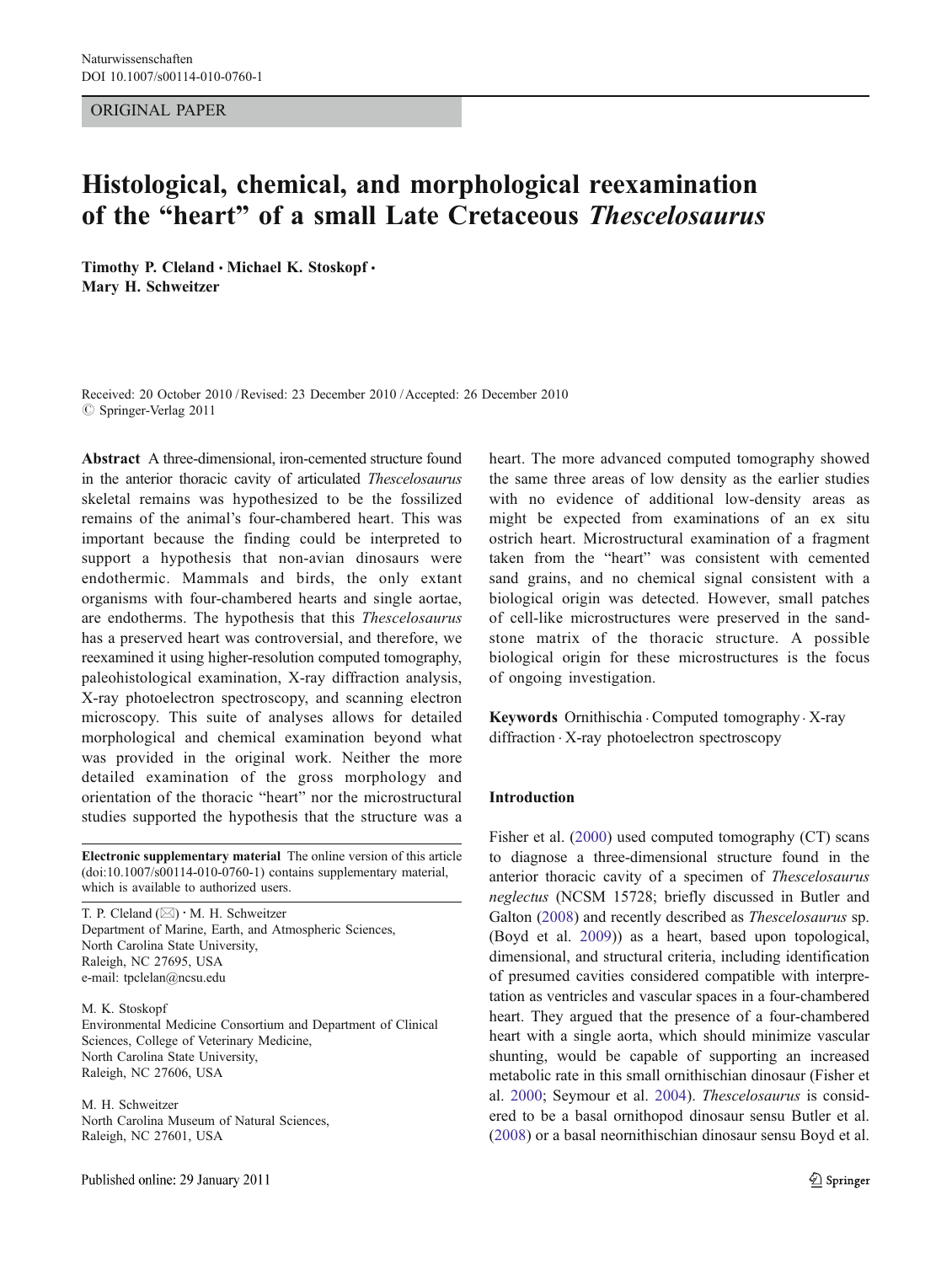[\(2009](#page-7-0)) and is collected from Maastrichtian age sediments in the western interior of North America.

Rowe et al. ([2001\)](#page-8-0) raised four main objections to the original interpretation. They suggested that if the structure was indeed a heart, additional characteristics, including pulmonary vessels, cardiac veins, coronary arteries, vena cavae, and atria consistent with extant heart morphology, should be visible, but these were not seen in the purported heart. Rowe et al. also mentioned a partial rib, visible inside the heart margin on the original images. The presence of a second concretion distal to the heart but within the body wall of the dinosaur was proposed by Rowe et al. to suggest a geochemical environment favoring concretion formation, making the interpretation of a concretion more favorable than preservation of a soft tissue organ. Finally, Rowe et al. claimed that soft tissue preservation was not common in fluvial environments, such as the Hell Creek Formation sediments where this dinosaur was found.

In response, the original investigators argued that the identification of the object as a fossil heart did not require that it "assume structural identity with a crocodile heart or the preservation of relatively thin-walled structures" (Russell et al. [2001\)](#page-8-0). They acknowledged that the rib was embedded in the heart structure but argued that most of the body of the rib was adjacent to the heart. They argued that the second smaller and less deeply colored concretion in close proximity to the pelvic area could have also formed around organic residues from the decaying animal and did not negate the diagnosis of a heart. Finally, Russell et al. [\(2001\)](#page-8-0) objected to the idea that the fluvial environments of the Hell Creek Formation are not conducive to soft tissue preservation, citing several examples of soft tissues in similar environments, and argued that concretion formation was rapid enough to preserve the morphology of internal organs (Russell et al. [2001](#page-8-0)).

Ironstone concretions, typically consisting of siderite, goethite, and/or hematite differentially cementing the local sandstone, are hypothesized to form through mixing of chemically distinct pore waters, resulting in zones of iron oxide precipitation within sandstones (Sellés-Martinéz [1996](#page-8-0); Chan et al. [2007](#page-7-0)). Some of these polymetallic concretions have been found to have internal density variation that can be identified by CT (Duliu et al. [1997](#page-7-0)). Decaying organics may trigger this precipitation, as stated by Russell et al., and indeed, many siderite concretions surround biological remains; likewise, goethite and/or hematite concretions form around an initial seed of iron mineral present along grain boundaries (Allison [1988](#page-7-0); Busigny and Dauphas [2007](#page-7-0); Chan et al. [2007](#page-7-0)). Ironstone concretions are known to form rapidly (Allison [1988;](#page-7-0) Chan et al. [2007\)](#page-7-0), not slowly as mentioned by Rowe et al. [\(2001](#page-8-0)), and hence, the original identification of the thoracic

structure in NCSM 15728 was not eliminated strictly on chemical grounds.

In light of these unresolved issues, we reexamined both hypotheses put forth regarding the origin of the thoracic structure, setting up criteria for acceptance of either alternative in advance of analyses. We applied advances in technology not available at the time of the original study and applied additional analytical techniques outlined below. For purposes of clarity and brevity, we herein refer to the thoracic structure in question as a "heart" in accordance with the original hypothesis.

Criteria to support a biological origin

We agree with Russell et al. that additional morphological structures consistent with a "heart" need not be present to support the diagnosis of a heart because preservation potential of the heart wall may be different than that of supporting structures. However, we suggest that additional criteria, beyond similar biological location, similar morphology and organization, are needed to support the original hypothesis that a dinosaurian "heart" is preserved along with the skeletal elements of NCSM 15728. First, we suggest that, if biological, the "heart" should demonstrate "chambers" that differ in radiodensity from the surrounding structures. If these "chambers" interconnected in a manner consistent with extant archosaurian hearts, identification as a heart would be strengthened; however, we recognize that diagenetic processes could obscure these connections. Second, a biological origin would be supported if histological examination of the proposed "ventricular walls" showed preservation of microstructure consistent with extant myocardium (i.e., single nuclei, striated muscle fibers, and intercalated disks; Katz [2006\)](#page-8-0), or degraded biological components that differ in morphology and texture from the surrounding sandstone matrix. Third, we propose that a chemical signature consistent with a biological origin (e.g., carbon and nitrogen from proteins (Patience et al. [1992](#page-8-0); Vairamurthy and Wang [2002](#page-8-0))) would support a cardiac origin.

### Criteria to support a geological origin

Alternatively, we proposed criteria for a geological origin that could be examined simultaneously with the above. If histological examination of the "myocardium" showed the presence of well-cemented sand grains rather than organic tissue/cells, or evidence for exogenous inclusions, such as plant material, not normally contained in vertebrate organs, a geological origin would be supported. Additionally, we proposed that if the structure is a concretion, the chemistry of the structure should be consistent with a geological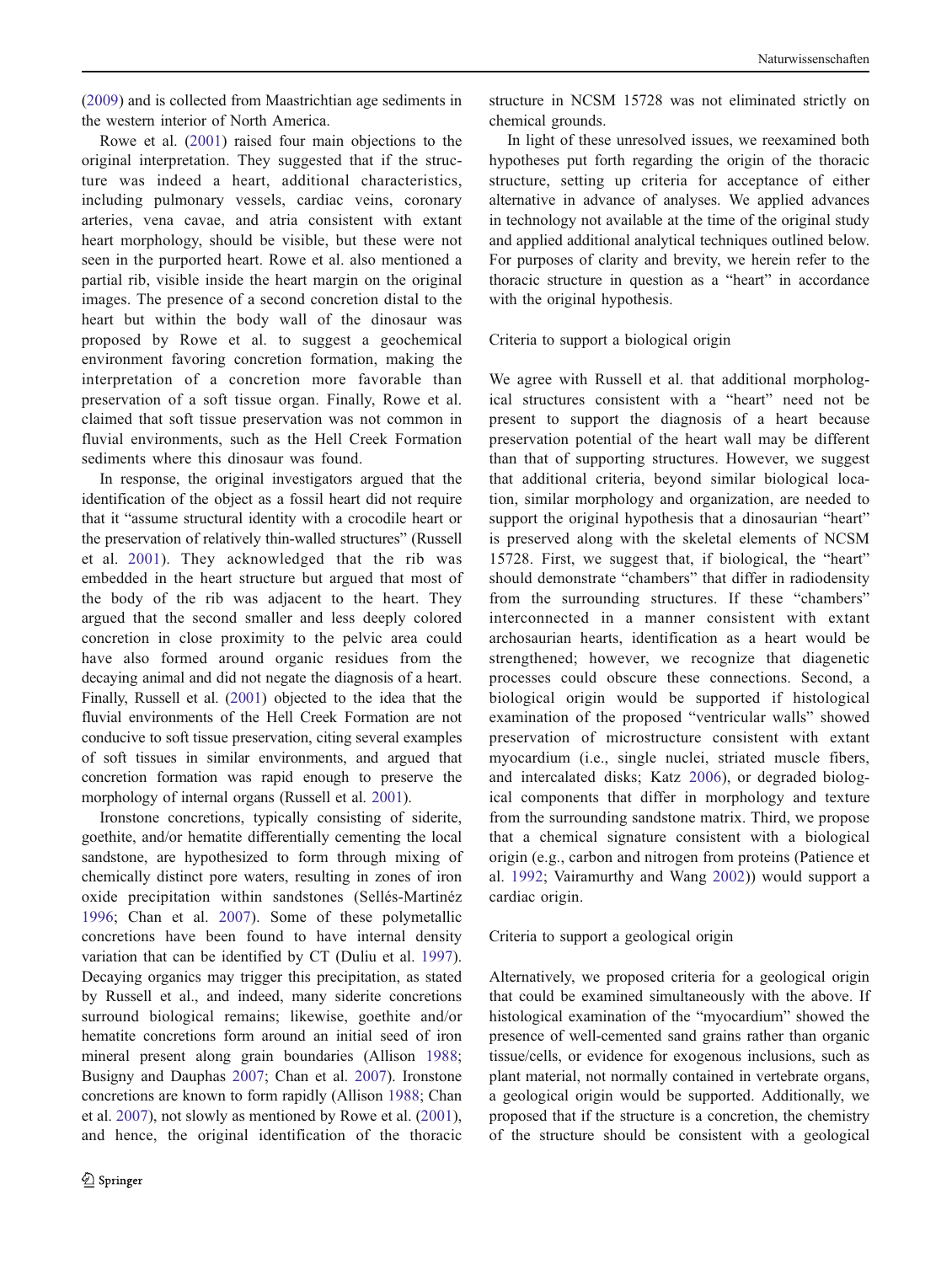origin displaying the presence of minerals consistent with siliclastic sedimentary rocks (e.g., quartz).

## **Methods**

## Computed tomography

The original study was valuable in bringing the state-of-theart technology to address a novel question in paleontology. But relative to currently available technology, the resolution of the original computed tomography data (acquired with a Picker PQ6000 CT scanner) was relatively low, with a 4 mm slice thickness and spacing of 2 mm apart (Fisher et al. [2000\)](#page-8-0). For the current study, the entire specimen, including the abdominal and thoracic concretions as well as surrounding thoracic structures, was scanned using a Siemens Somatom Sensation 16, with a slice thickness of 0.75 mm and spacing of 0.0 mm at the North Carolina State University College of Veterinary Medicine. The Somatom Sensation 16 provided over five times greater resolution than the original study. Using the same instrument and imaging protocol, we examined an unfixed, isolated heart of an adult extant ostrich, obtained from a slaughter facility, for morphological similarities to the dinosaur "heart". The ostrich (Struthio camelus) was chosen for its evolutionary proximity to dinosaurs (Gauthier [1986](#page-8-0); Sereno [1997](#page-8-0); Brochu [2001](#page-7-0) and references therein) and its approximate size similarity to NCSM 15728. The ostrich heart was imaged unexpanded, then to more clearly visualize the size and orientation of the chambers, cotton balls soaked in radio-opaque dye were inserted to compensate for postmortem collapse of ventricles and atria. The ventricles and atria of the ostrich heart and the purported chambers from NCSM 15728 were extracted in three dimensions using segmentation tools in Amira 5.2 (Visage Imaging) to compare overall morphologies. This ostrich heart was purchased frozen from the BirdBrain Ostrich Farm in Sherrills Ford, NC, USA.

## Light microscopy

A fragment taken from the right lateral surface of the "heart", possibly corresponding to the location of myocardium in extant avian hearts, was embedded in Silmar resin (Interplastic Corporation) under vacuum at −84.6 kPa for 5 min and sectioned to 1.5 mm using a Buehler Isomet 1000 saw. Sections were mounted onto frosted glass slides (Binswanger Glass, Raleigh, NC, USA) using Professional Extra Time 60 Minute Epoxy (Loctite). Pressure was applied to remove bubbles and polymerized overnight at room temperature. Sections were ground to an approximate final thickness of 40 μm using a Buehler Ecomet 4000 grinder with decreasing grit as follows: 60 grit paper to 500 μm, 180 grit to 300 μm, 400 grit to 150 μm, and 600 grit to 40 μm. Sections were polished with 4,000 grit polishing paper to remove scratches and then examined using a Zeiss Axioskop 2 plus biological microscope and a Zeiss Axioskop 40 petrographic polarizing microscope. Images were obtained at various acquisition times, depending on magnification, as follows:  $\times$ 4 for 13 ms,  $\times$ 20 for 30 ms, and ×40 for 132.25 ms using an AxioCam MRc 5 (Zeiss) with ×10 ocular magnification on the Axioskop 2 plus in the Axiovision software package (version 4.7.0.0).

Tissue-like material observed in microscopic examination of the purported dinosaur "heart" wall was compared with samples of endothelium from an extant emu (Dromaius novaehollandiae) heart and plant epidermis from white onion (Allium cepa), prepared for microscopy as follows: ventricular endothelial tissue obtained from an extant emu heart was removed from the overlying myocardium and spread in a thin layer onto silane-coated slides (Electron Microscopy Sciences) and then fixed by applying  $2\%$ glutaraldehyde in 0.1 M sodium cacodylate buffer for 20 min at room temperature. The tissue was incubated sequentially in 0.9% NaCl (2 min), 5% glucose (15 s), silver nitrate (10 s), 5% glucose, and finally, fixed as above using cacodylate buffer (1 min). The silver nitrate taken up at cell margins was photo-oxidized for easier visualization by a 45 min exposure to an Ott-lite 20-W grow bulb and then stained with Harris' modified hematoxylin with acetic acid (Fisher) for 20 s. A mounting medium consisting of 0.1 M Tris/ glycerol (50:50) was added and coverslip applied. Images were obtained with an Axioskop 2 plus coupled to an AxioCam MRc 5 using the Axiovision software package. Images were acquired for 15 ms at ×20 magnification. This emu heart was purchased from Carlhaven Emu Farm in Carroll County, MD, USA.

Epidermal cells of white onion were peeled from the outer surface of one layer of the onion to test an alternative hypothesis of a plant origin for the small patches of tissue, observed in the "heart" wall matrix. The cells were placed onto a droplet of water on silane-coated slides and stained with Harris' modified hematoxylin with acetic acid for 20 s. Water was added to the surface and covered with a coverslip. Images were obtained as above.

#### Scanning electron microscopy

Previously described ground sections were coated with 5– 7 Å of iridium in an Emitech K575X peltier-cooled coater. Elemental profiles were obtained from distinct regions of the sections with the PGT/Bruker SiLi energy dispersive detector electron diffraction analysis (EDX) coupled to a Zeiss Supra 55VP field emission electron microscope (FESEM).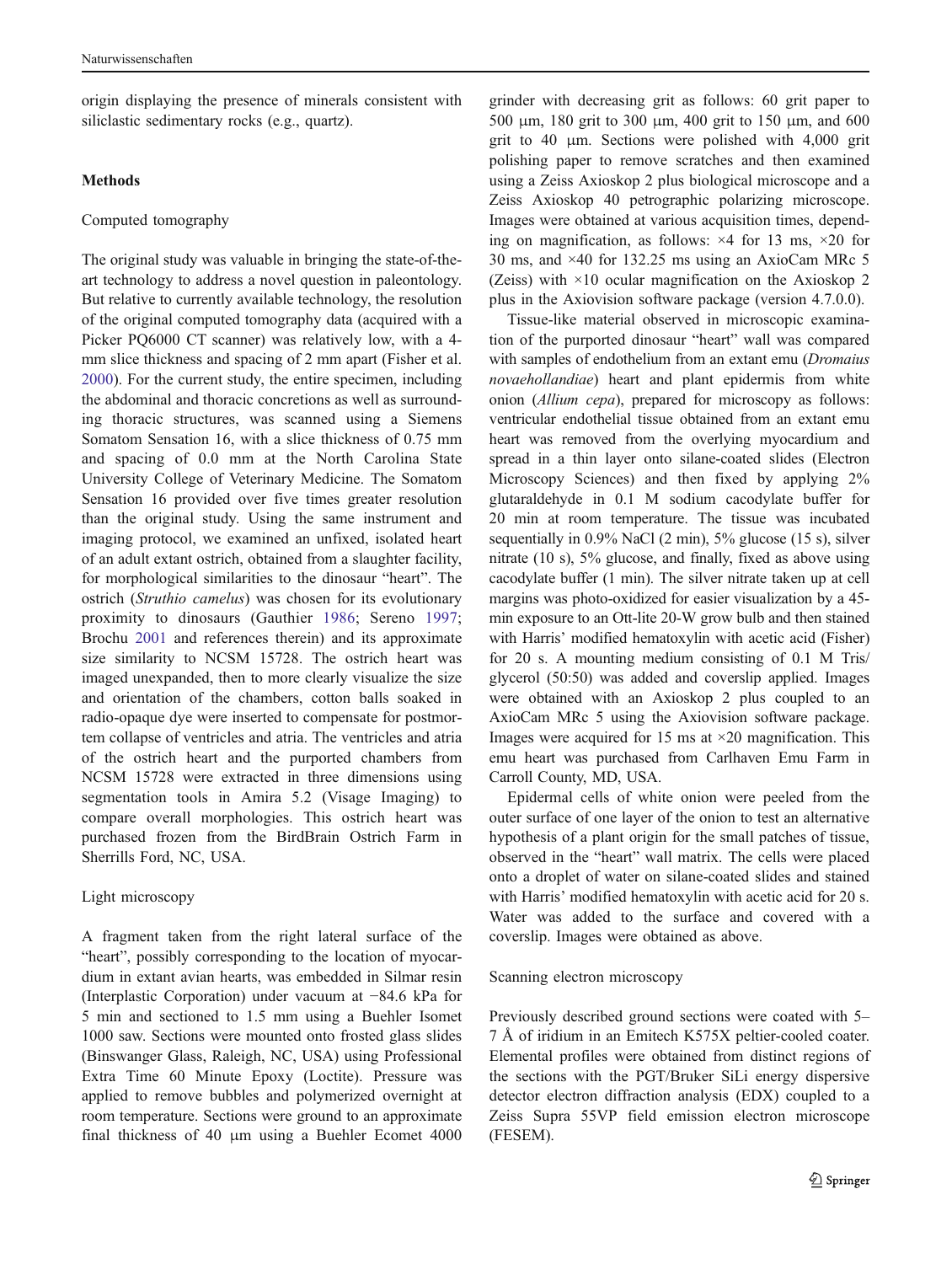<span id="page-3-0"></span>X-ray diffraction analysis

An intact block of the embedded fragment was cut to  $31 \times$  $24 \times 10$  mm ( $1 \times w \times h$ ) and mounted intact in a Scintag X-1 powder X-ray powder diffractometer (XRD) with a copper k-alpha source (40 mA, 45 kV) to determine the overall mineralogy of the concretion using theta–theta scan. The sample was scanned stationary from  $4^{\circ}$  to  $65^{\circ}$  with a step of 0.050° at 0.03°/min. Counts were collected for 1.5 s. Beta and alpha2 were filtered. The spectra were interpreted by comparison with standard spectra from the International Centre for Diffraction Data, PDF1 and PDF2, using the software package Diffraction Management System for NT (Scintag).

## X-ray photoelectron spectroscopy

Three representative subsamples (0.2–0.3 g) of the fragment were powdered using mortar and pestle. The powders were added to conductive 9-mm carbon tabs (SPI Supplies) and mounted on silicon wafers. The three samples were analyzed separately using a Riber LAS-3000 X-ray photoelectron spectrometer (XPS) with an Mg k-alpha X-ray source at 1,253.6 eV angled at a 20° to the sample. XPS is used to determine the bonding environments of the atoms identified (Cornell and Schwertmann [2003](#page-7-0)). Geological iron oxides and quartz have peaks at 711–711.9 eV for iron, 154.4 eV for silicon, and approximately 530 eV for oxygen (Cornell and Schwertmann [2003\)](#page-7-0). A biological sample would be expected to yield carbon and nitrogen signals (284.6 and 400 eV, respectively; Cheng et al. [2006;](#page-7-0) Patience et al. [1992](#page-8-0)). XPS was used to determine the nitrogen content because EDX cannot easily distinguish carbon and nitrogen (Goldstein et al. [2003\)](#page-8-0).

### Results

# Computed tomography

The closest living relatives of non-avian dinosaurs are extant archosaurs (represented by crocodiles and birds (Gauthier [1986;](#page-8-0) Brochu [2001\)](#page-7-0)). Extant phylogenetic bracketing (Witmer [1995](#page-8-0)) allows the assumption that characteristics shared by extant end members were also present in dinosaurs. In extant archosaurs, the four cardiac chambers are tightly clustered, surrounded by myocardium, and the chambers differ in volume and configuration in life depending on the beat phase (Krautwald-Junghanns et al. [1995;](#page-8-0) West et al. [1981\)](#page-8-0). Figure 1a–c shows that in a static isolated heart modified to expand all chambers simultaneously, the heart chambers surround the single aorta in

extant ostrich. This orientation is also observed in crocodilians around their left and right aortic arch (see Webb [1979](#page-8-0): Fig. 3). In this isolated heart, the atria clearly interconnect with the ventricles, and the left ventricle attaches to the single aorta (Fig. 1b, c). Interconnections between the ventricles and atria, though much reduced, were still observed in the heart examined ex situ without expanding the ventricles artificially (Fig. 1d–f). Because the heart in Fig. 1 was imaged in isolation from other body structures, exact orientation of the chambers is expected to



Fig. 1 a–c High-resolution CT of isolated ostrich heart with contrast medium soaked cotton packing of the chambers. a Extant heart in approximate right lateral anatomical orientation. b Ostrich cardiac chambers right lateral view with myocardium digitally removed. c Orientation of chambers from cranial view. Arrowheads indicate points of connection between the atria and ventricles. Note the tight "wrapping" of the chambers around the rising aorta and the overlap and interconnection of the chambers. d–f CT slices of an ostrich heart without the ventricles artificially expanded. d Longitudinal slice through the entire heart. Arrow indicates a connection between the left ventricle and left atrium. Lines indicate the position of slices in e and f. e Slice through the dorsal heart. f Slice through a more ventral portion of the heart. RV right ventricle, LV left ventricle, RA right atrium, LA left atrium, Ao aorta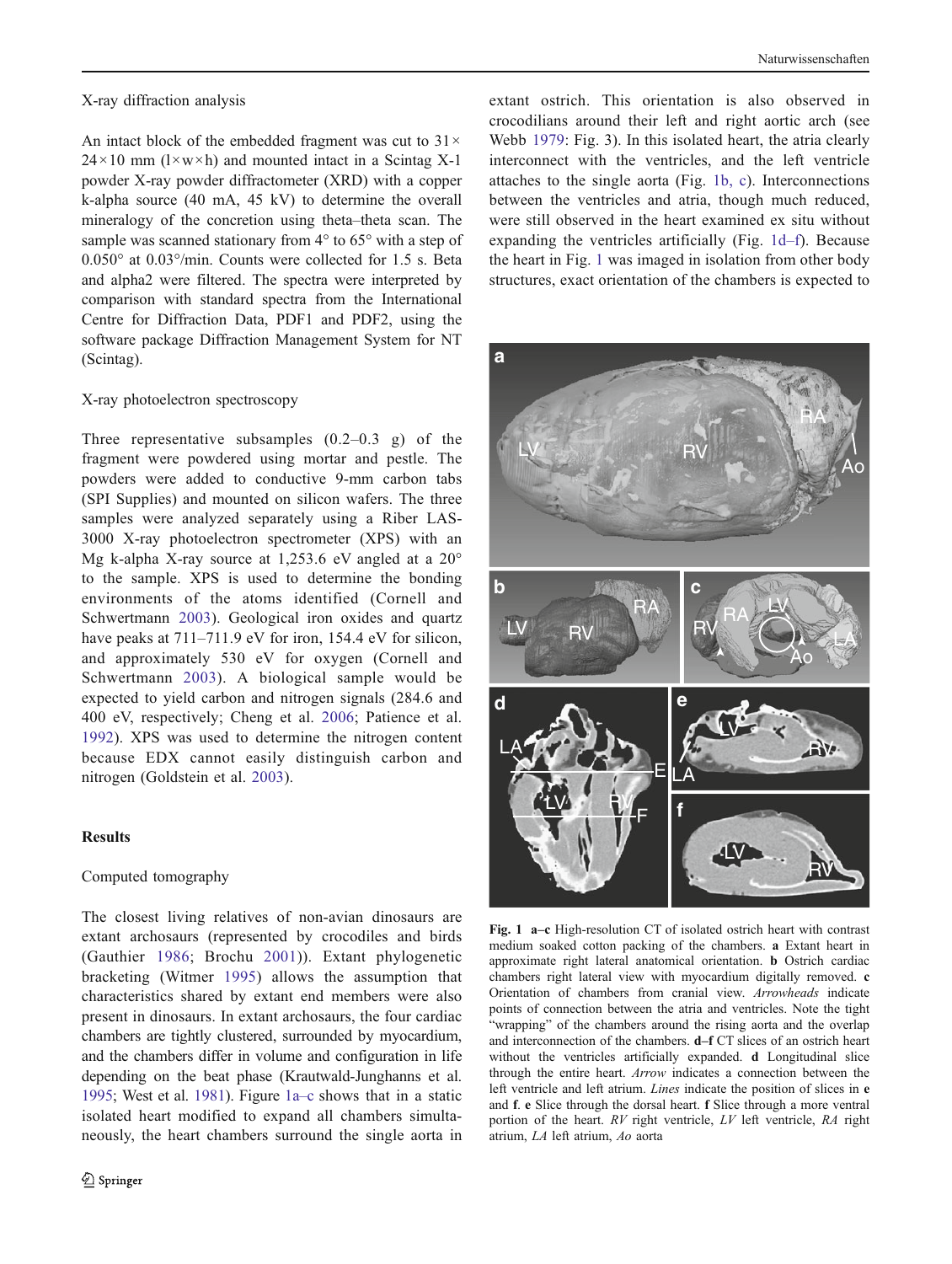<span id="page-4-0"></span>be skewed and deformed from what might be observed in situ (Martinez-Lemus et al. [1998](#page-8-0)).

In NCSM 15728, regions of lesser density were interpreted as chambers in earlier analyses (Fisher et al. [2000\)](#page-8-0). With higher resolution, it can be seen that these areas of reduced density are filled with mineral/sediment of different composition and radiodensity than the surrounding iron-cemented sandstone and comprise three distinct sections with no apparent interconnections between chambers (Fig. 2a–d). The concretion located in close proximity to the pelvis also displays an apparent "chamber" of lower radiodensity than the surrounding structure (Fig. 2e, f).

## Light microscopy

Petrographic examination of sections from a small region that represented a fragment from the purported "heart" wall reveals distinct quartz and feldspathic sand grains, surrounded by opaque crystalline cement (Fig. [3a](#page-5-0)). At least three types of clasts consistent in texture and morphology with plant material are dispersed within the sections (Fig. [3b](#page-5-0)–d). Because of its blade-like shape, sharp external outline, and visible internal structure (Tyson [1995:](#page-8-0) Table 20.4, 20.5), the phytoclast in Fig. [3b](#page-5-0) (arrows) is identified as wood debris. Figure [3c](#page-5-0) (arrow) shows a phytoclast with definitive cell structure but diffuse margins. Figure [3d](#page-5-0) is an angular phytoclast with definitive internal structure. The latter phytoclast resembles the cuticular phytoclast described in Tyson [\(1995](#page-8-0): Plate B6). The patch of material in Fig. [3e](#page-5-0) represents enigmatic "tissue" of uncertain origin that cannot be determined from morphology alone.

## Scanning electron microscopy

FESEM with EDX data show submicron chemical differentiation within regions of the unidentified "tissue" (Fig. S1a–c). The central "nuclei" are composed of iron and oxygen (Fig. S1a), while iron, sulfur, and oxygen (Fig. S1b) dominate in the surrounding regions. The borders surrounding each cell-like structure are also compositionally distinct and are composed of iron, carbon, and oxygen (Fig. S1c).

## X-ray diffraction analysis

XRD analyses of the powdered "heart" fragment produced peaks consistent with goethite ( $\alpha$ -FeOOH; Fig. S2a), albite  $(NaAlSi<sub>3</sub>O<sub>8</sub>; Fig. S2a)$ , anorthite  $(CaAl<sub>2</sub>Si<sub>3</sub>O<sub>8</sub>; Fig. S2a)$ , quartz (SiO<sub>2</sub>; Fig. S2a), and gypsum (CaSO<sub>4</sub>⋅2H<sub>2</sub>O; Fig. S2a). All are common geological minerals and not part of biological systems, although there is some evidence that goethite may form from biological minerals such as ferrihydrite (Cornell and Schneider [1989\)](#page-7-0).



Fig. 2 a–d High-resolution CT of the purported heart within the thoracic cavity of the Thescelosaurus sp. (NCSM 15728). a Overview image of NCSM 15728 with in situ orientation of the chambers (outlined and labeled  $\alpha$ ,  $\beta$ , and  $\gamma$ ) in right lateral view. **b** Extracted chambers in caudal view, showing complete separation of the  $\gamma$ chamber from the remaining structure. c Extracted chambers in cranial view, for comparison with Fig. [1c](#page-3-0). d Extracted chambers in right lateral view. Arrows in c and d indicate complete separation of the structures  $\alpha$  and  $\beta$ . R rib, S scapula, IC intercostal plates. e, f Highresolution CT of the assumed concretion in close proximity to the pelvis. e Lateral view of the pelvic concretion showing a low radiodensity area (arrow) similar to the ones in the chest cavity. f Cranial view of the pelvic concretion with low radiodensity area (arrow). Isc ischia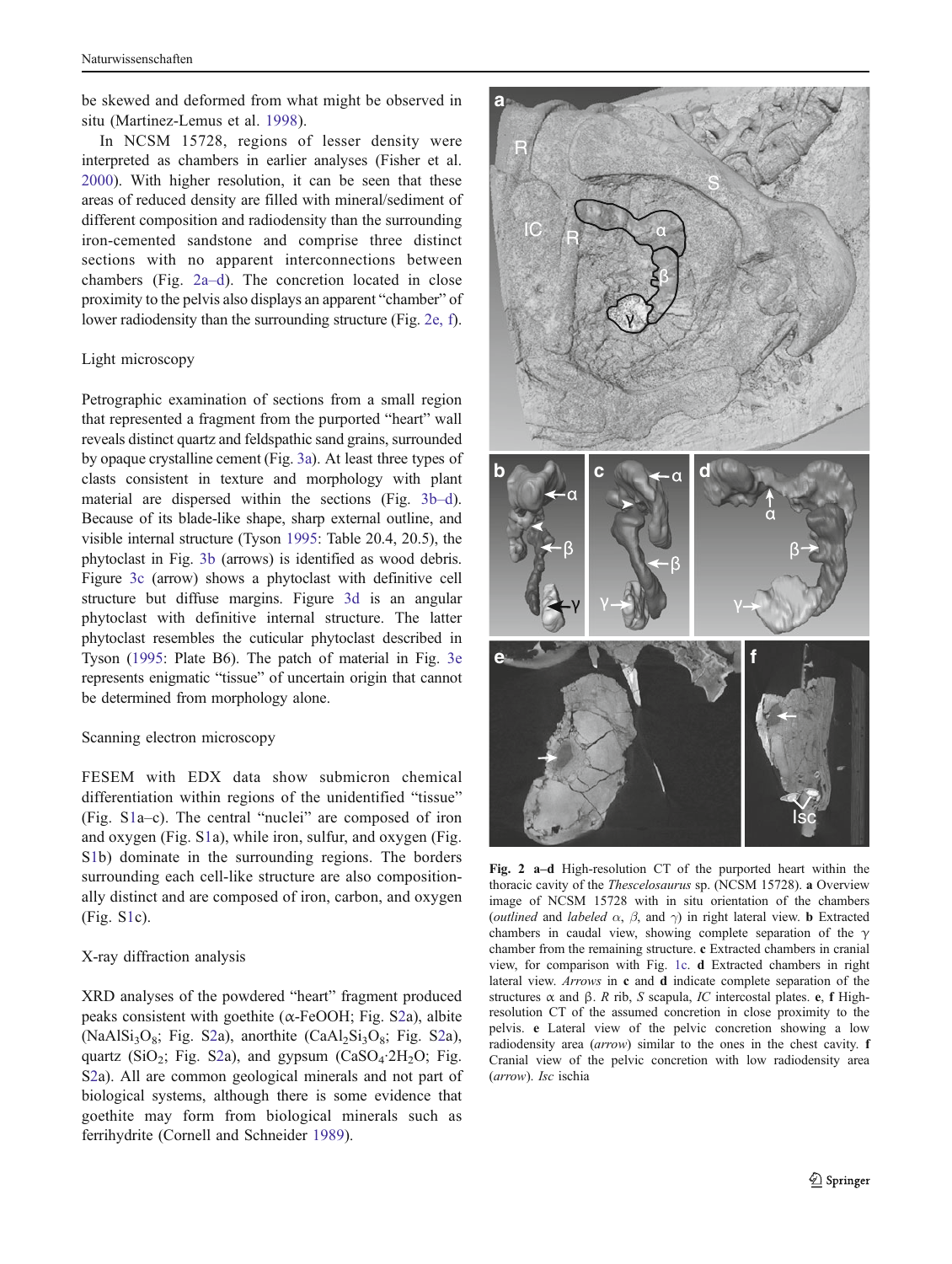<span id="page-5-0"></span>Fig. 3 Petrographic ground section of the wall of the NCSM 15728 thoracic "heart". a Representative image of sandstone cemented by opaque mineral, most likely goethite. Arrow indicates boundary between different cements and may indicate multiple stages of mineralization. Scale bar= 200 μm. b Carbonized phytoclast with preserved cellular structure (arrows) corresponding to xylem. c Regular microstructure possibly consistent with cellular morphology (arrow) from an isolated region of the NCSM 15728 "heart" wall. d A second isolated region with slightly less regular microstructure. Arrowheads indicate dark regions within the borders of the apparent "cells" that are consistent with nuclei in morphology. While the regions in c and d are clearly not consistent with sand grains, they may represent phytoclast cuticle (arrow). e Enigmatic polygonal clast with morphology resembling either plant epidermal cells or endothelial cells from a third small, isolated region of a single petrographic section of the fragment from the region of the NCSM 15728 "heart" wall. f Epidermal cells taken from an onion (A. cepa). Arrowheads indicate isolated nuclei. g Cardiac endothelial tissue obtained from the right ventricle of an extant emu heart, imaged after staining with silver nitrate to define cell membranes. Arrow indicates cardiac muscle fiber, and arrowheads show endothelial cell membranes. Scale bar on b–g=50 μm



#### X-ray photoelectron spectroscopy

XPS identified only iron, oxygen, and silicon (Fig. S2b), consistent with the XRD data. Carbon was not found in the XPS data, unlike the EDX data, because these data are averaged across the sample and no point data can be taken. Neither nitrogen nor phosphorus was identified within examined regions. If these subsamples had biological signal, a peak representing nitrogen would be present at 400 eV (Patience et al. [1992](#page-8-0)) and a peak representing carbon would be present at 284.6 eV (Cheng et al. [2006\)](#page-7-0). Each peak of the doublet corresponds to oxygen molecules bound to iron and silicon, respectively. XPS was not performed on the polygonal structures separately because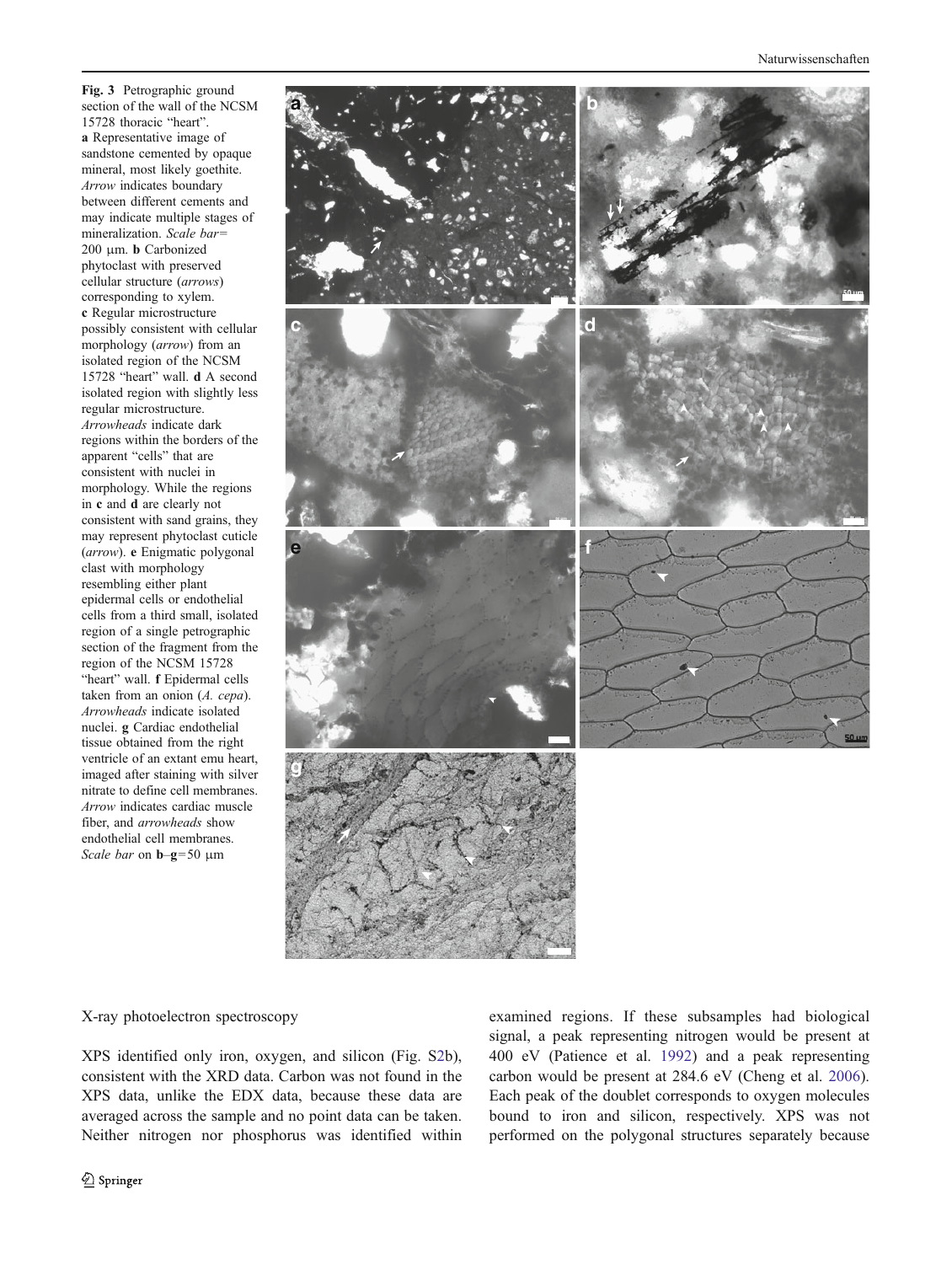the area was too small to be separated with accuracy and because powdering is required. This would destroy the material and prevent further analyses to determine origin.

### **Discussion**

Advances in technology have allowed us to further test two previously proposed hypotheses regarding the origin of the structure within the thoracic cavity of NCSM 15728: a geological concretion (Rowe et al. [2001](#page-8-0)) or a fossilized biological heart (Fisher et al. [2000](#page-8-0); Russell et al. [2001](#page-8-0)). Increased detail of the gross morphology of the structure provided by higher-resolution imaging confirmed three regions of lesser radiodensity, as reported in previous studies (Fig. [2\)](#page-4-0); however, there was no evidence for interconnections between these regions in their current state. Such interconnectivity would have strengthened the hypothesis of a cardiac origin, but the processes involved in diagenesis of vertebrate organs are not well studied (Schweitzer [2011](#page-8-0) and references therein); thus, if connections between the "chambers" existed, this might have been completely obscured by diagenetic processes. Experiments to track the breakdown of these tissues under varying conditions may resolve this in the future.

Similarly, examination of the microstructure of the sections taken from the fragment of NCSM 15728 did not support a cardiac origin. No striated cardiac muscle, intercalated disks, cell membranes, central nuclei, or other features that define vertebrate heart microstructure were observed (Hodges [1974](#page-8-0); Julian [1996](#page-8-0); Farrell et al. [1998](#page-8-0)). Grains of quartz and plagioclase feldspar cemented by goethite dominated the regions we examined, supporting the hypothesis of geological origin. Subcellular detail consistent with vertebrate tissues has been reported in other well-preserved specimens, including intestines (Dal Sasso and Signore [1998\)](#page-7-0), skeletal muscle (Kellner [1996a,](#page-8-0) [b](#page-8-0); Chin et al. [2003](#page-7-0)), and skin (Chiappe et al. [1998;](#page-7-0) Coria and Chiappe [2007\)](#page-7-0), showing that cellular detail in preserved tissue is possible and confirms their diagnoses in these specimens.

Intriguingly, between cemented sand grains, microscopy revealed extremely small regions of isolated bioclasts (Fig. [3b](#page-5-0)–e); however, none of these structures are definitive vertebrate tissues. Many are clearly similar in texture and morphology to plant material seen in other fossils (Fig. [3b](#page-5-0)– [d](#page-5-0)) lending more support to the hypothesis of a geological origin for the structure. The only possible exception so far identified is the bioclast in Fig. [3e,](#page-5-0) which suggests either plant cuticle with "nuclei" only present within a few of the "cells," as in the onion tissue (Fig. [3f\)](#page-5-0), or nucleated epithelial cells similar to those from emu cardiac endothelium (Fig. [3g\)](#page-5-0). These cell-like structures show submicron

chemical differentiation by EDX, revealing taphonomic processes that are currently poorly understood, and this chemical sequestration may indicate the possibility of preservation of original chemical signatures. Complete characterization of this unusual material is required to determine its source and to identify its preservational mode.

Our chemical analyses also failed to support a biological origin for the "heart." Neither carbon nor nitrogen, elements required for the synthesis of biological tissues, was identified in multiple analyses of the fragment we examined. Because diagenetic changes at the molecular level are poorly understood, these tests do not rule out the possibility of a biological origin. The chemical analyses are consistent with the petrographic interpretation supporting a geological origin. EDX data (Fig. S1c) of the "membranes" of the structures in Fig. 4a, b do identify carbon, but it is not associated with the "cytoplasm" or "nuclei" and therefore could be exogenous either from entombing sediments or as an artifact of preparation (Silmar resin used to embed for sectioning contains carbon).

Detailed examination of the gross morphology of the three-dimensional "heart" within the anterior thoracic cavity of NCSM 15728 and analyses of microstructure and chemical composition of a fragment associated with that "heart" failed to support the original hypothesis of a



Fig. 4 FESEM images (a, b) of isolated regions within the petrographic section of the fragment from NCSM 15728. a FESEM micrograph of polygonal structure depicted in Fig. [3e](#page-5-0). Scale bar= 100 μm. b Higher magnification of region contained within box in a. Regions labeled  $a$ ,  $b$ , and  $c$  correspond to the similarly labeled profiles in Fig. S1. Scale bar=10  $\mu$ m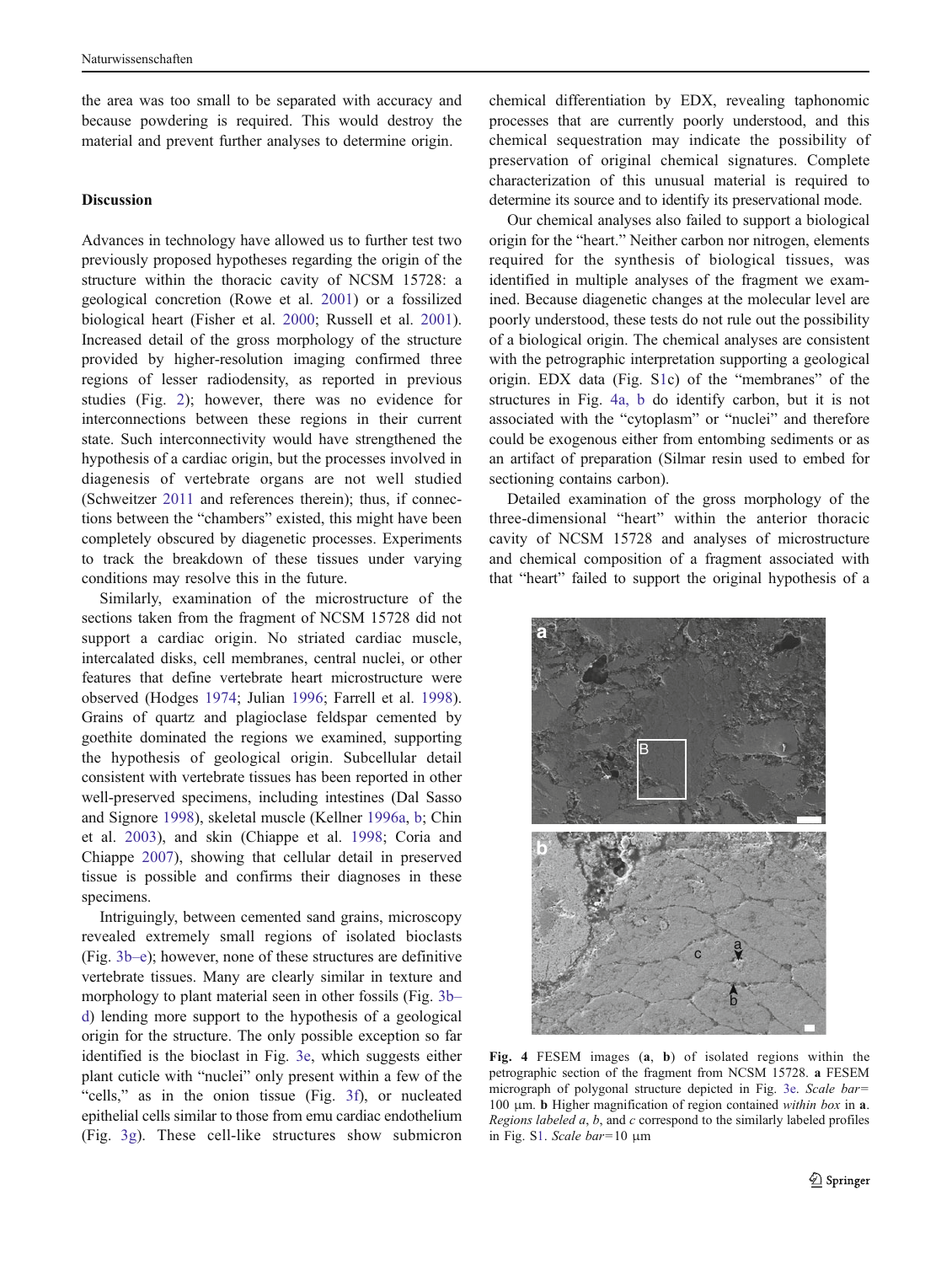<span id="page-7-0"></span>heart origin; however, previously proposed hypotheses that dinosaurs possess four-chambered hearts are unaffected by this study because they are based on phylogenetic bracketing by extant birds and crocodilians (Witmer [1995](#page-8-0); Brochu 2001). The data from this study support the hypothesis that the thoracic structure was formed by influx of sand into the carcass in a fluvial environment, followed by localized cementation with iron-laden waters, perhaps microbially mediated (Mozley and Davis [2005](#page-8-0)). However, as mentioned above, trapped within the concretion are very small regions that might correspond to isolated tissue fragments, and the possibility that these may represent remains of the original tissues has not been eliminated. More importantly, whether of plant origin or remnants of the original tissues of the dinosaur, the presence of these patches of cell-like material demonstrates chemical sequestration that is not predicted by current models, and further study holds promise for understanding fossilization processes at the cellular level. Because ironstone concretions are known to form very rapidly (Chan et al. 2007 and in contrast to Rowe et al. [2001](#page-8-0)), the decaying organs of the dinosaur may have "seeded" the formation of this structure. This seeding could have stabilized small regions by mineralization, outpacing the decay process (Briggs 2003). In addition, we have not eliminated the possibility that the iron cementing the sand grains may be derived from the degradation and mobilization of iron-rich hemoglobin and myoglobin associated with and concentrated in a decaying heart. Experiments in degradation show that metabolically active organs, such as heart or other muscles, degrade more rapidly than other organismal parts potentially freeing iron that may be incorporated into the cement of the structure (Turner-Walker [2007\)](#page-8-0). If so, chemical examination may yet shed light on the biology of the animal; however, at present, it is not possible to determine a biological origin for the iron observed in the specimen. Even high-resolution stable isotope studies would be inconclusive because both geologically and biologically derived irons have completely overlapping signals (Anbar 2004: Fig. 5).

This study shows the importance of reevaluating controversial paleontological samples using new and higher-resolution technologies as they become available. This study also shows the importance of evaluating preservation of "soft tissue" structures with multiple methods rather than simply their location and morphology. While the original hypothesis of cardiac origin was consistent with the data presented by Fisher et al. [\(2000](#page-8-0)), new technologies and methods allowed retesting of this controversial hypothesis.

Acknowledgments We gratefully acknowledge the North Carolina Museum of Natural Sciences and B. Bennett for allowing us to reevaluate this important specimen, to show the public the everchanging face of science in light of new data. We also gratefully acknowledge D. Russell for his willingness to propose the original hypothesis and his fundamental advances to the field of vertebrate paleontology, and we are honored to work with him. Tony Pease assisted with rendering and early interpretation of CT data; F. Stevie at the Advance Imaging Facility at North Carolina State University assisted with XPS analyses; N. Equall and M. Bergeron at the Imaging and Chemical Analysis Laboratory provided assistance with FESEM imaging and analyses and XRD analyses, respectively. The Geological Society of America provided funding, and L. Johnson, C. Boyd, and E. Schroeter gave invaluable feedback on early versions of this manuscript.

# References

- Allison PA (1988) Konservat-Lagerstatten: cause and classification. Paleobiology 14(4):331–344
- Anbar AD (2004) Iron stable isotopes: beyond biosignatures. Earth Planet Sci Lett 217(3–4):223–236. doi[:10.1016/S0012-821x\(03\)](http://dx.doi.org/10.1016/S0012-821x(03)00572-7) [00572-7](http://dx.doi.org/10.1016/S0012-821x(03)00572-7)
- Boyd CA, Brown CM, Scheetz RD, Clarke JA (2009) Taxonomic revision of the basal neornithischian taxa Thescelosaurus and Bugenasaura. J Vertebr Paleontol 29:758–770
- Briggs DEG (2003) The role of decay and mineralization in the preservation of soft-bodied fossils. Annu Rev Earth Planet Sci 31:275–301. doi[:10.1146/Annurev.Earth.31.100901.144746](http://dx.doi.org/10.1146/Annurev.Earth.31.100901.144746)
- Brochu CA (2001) Progress and future directions in archosaur phylogenetics. J Paleontol 75:1185–1201
- Busigny V, Dauphas N (2007) Tracing paleofluid circulations using iron isotopes: a study of hematite and goethite concretions from the Navajo Sandstone (Utah, USA). Earth Planet Sci Lett 254:272–287
- Butler RJ, Galton PM (2008) The 'dermal armour' of the ornithopod dinosaur Hypsilophodon from the Wealden (Early Cretaceous: Barremian) of the Isle of Wight: a reappraisal. Cretaceous Res 29 (4):636–642
- Butler RJ, Upchurch P, Norman DB (2008) The phylogeny of the ornithischian dinosaurs. J Syst Paleontol 6(01):1–40
- Chan MA, Ormö J, Park AJ, Stich M, Souza-Egipsy V, Komatzu G (2007) Models of iron oxide concretion formation: field, numerical, and laboratory comparisons. Geofluids 7(3):356–368
- Cheng C-H, Lehmann J, Thies JE, Burton SD, Engelhard MH (2006) Oxidation of black carbon by biotic and abiotic processes. Org Geochem 37:1477–1488
- Chiappe LM, Coria RA, Dingus L, Jackson F, Chinsamy A, Fox M (1998) Sauropod dinosaur embryos from the Late Cretaceous of Patagonia. Nature 396:258–261
- Chin K, Eberth DA, Schweitzer MH, Rando TA, Sloboda WJ, Horner JR (2003) Remarkable preservation of undigested muscle-tissue within a Late Cretaceous tyrannosaurid coprolite from Alberta, Canada. Palaios 18(3):286–294
- Coria RA, Chiappe LM (2007) Embryonic skin from Late Cretaceous sauropods (Dinosauria) of Auca Mahuevo, Patagonia, Argentina. J Paleontol 81:1528–1532
- Cornell RM, Schneider W (1989) Formation of goethite from ferrihydrite at physiological pH under the influence of cysteine. Polyhedron 8(2):149–155
- Cornell RM, Schwertmann U (2003) The iron oxides: structure, properties, reactions, occurrences, and uses. Wiley, Weinheim
- Dal Sasso C, Signore M (1998) Exceptional soft-tissue preservation in a theropod dinosaur from Italy. Nature 392:383–387
- Duliu OG, Tufan MS, Szobotka SA (1997) Computer axial tomography investigation of polymetallic nodules. Mar Geol 138(3– 4):303–311